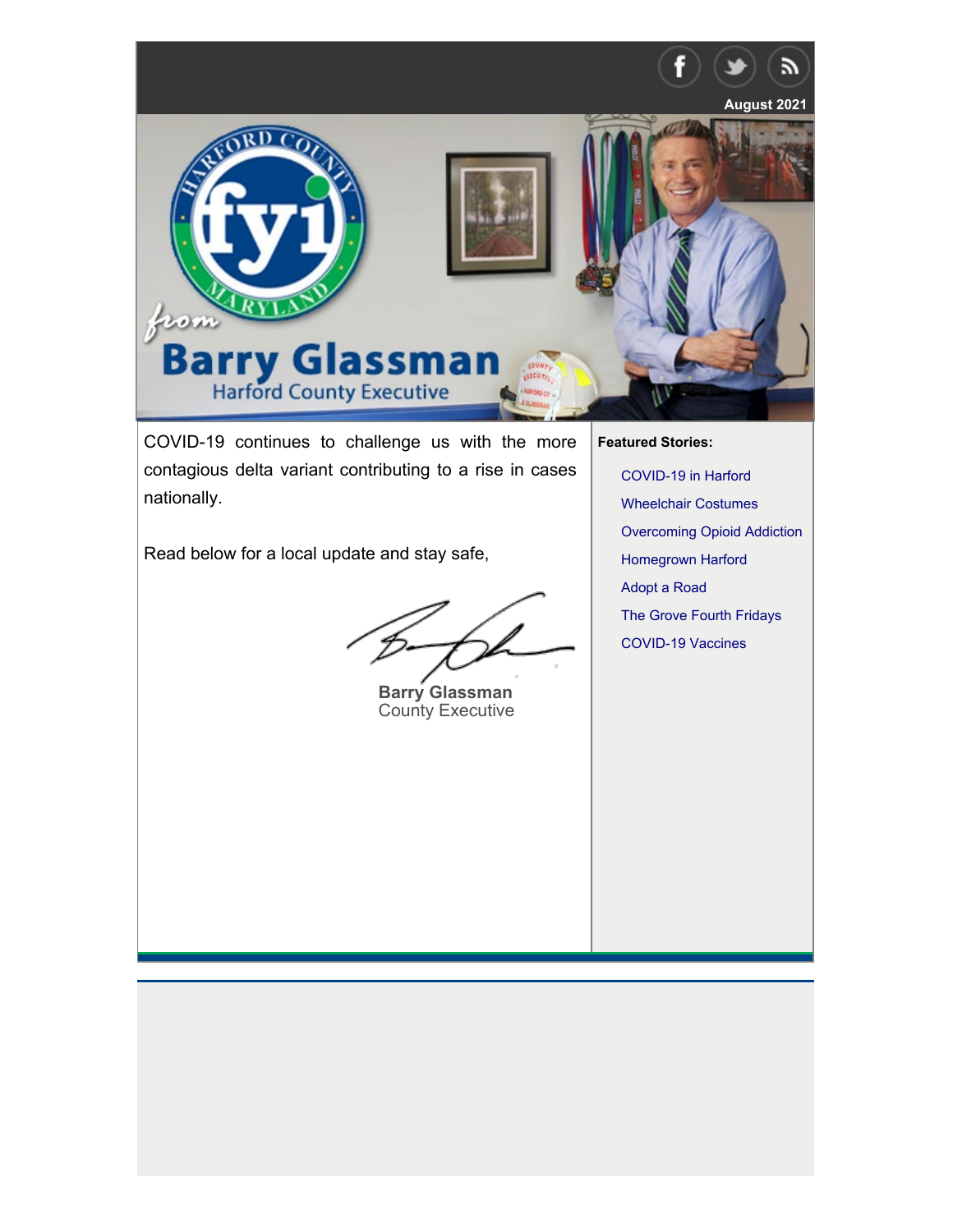

# <span id="page-1-0"></span>**COVID-19 in Harford**

On July 27, the [CDC recommended](https://www.cdc.gov/media/releases/2021/s0730-mmwr-covid-19.html) that everyone in areas of substantial and high transmission wear a mask in indoor public settings regardless of their vaccination status. I am not planning a mask mandate at this time, but I will keep watchin[g our](https://coronavirus.maryland.gov/) [daily metrics](https://coronavirus.maryland.gov/) and hospitalizations and working closely with the state and public health officials.

Vaccination rates are a key factor in maintaining our progress. Currently, approximately 55% of our total population is fully vaccinated and nearly 75% of adults (18+) have received at least one dose, and I continue to encourage everyone to get the vaccine to help put this crisis behind us.



### <span id="page-1-1"></span>**Wheelchair costumes make dreams come true; Volunteers needed**

Wearing costumes and trick-or-treating is a fun tradition in many families, but it can be a challenge for some children who use a wheelchair. To make these kids' dreams come true, volunteers and sponsors are needed to build costumes for an inclusive Halloween event this October at Mt. Zion Church in Bel Air. Harford County children who use a wheelchair as their main form of mobility may participate for free, but space is limited and applications must be received by Wednesday, September 1, 2021. Details are [on the county website here.](https://www.harfordcountymd.gov/2737/Costume-Workshop)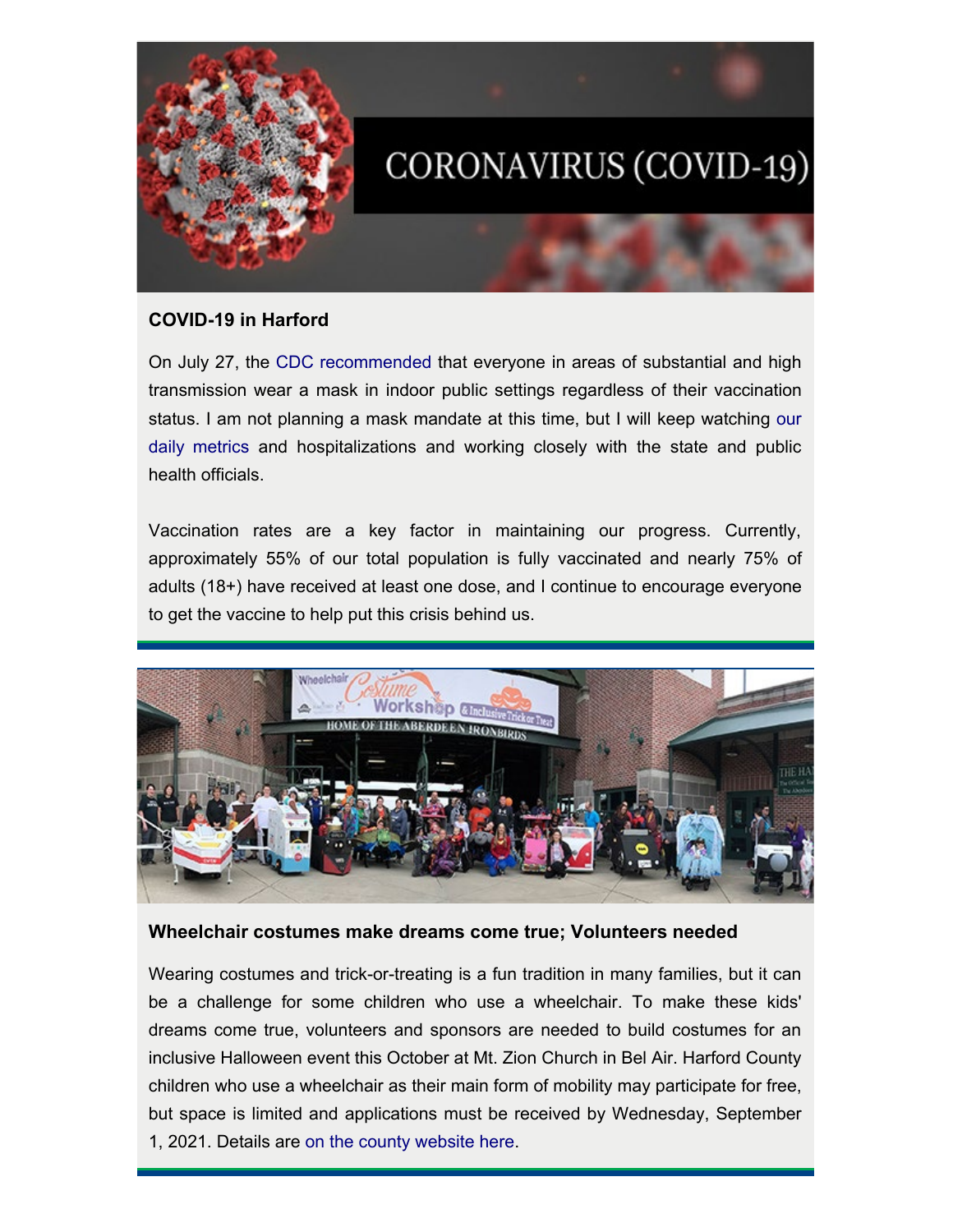

#### <span id="page-2-0"></span>**Overcoming opioid addiction**

According to the Maryland Opioid Operational Command Center, unemployment, isolation, and depression during the COVID-19 pandemic contributed to an 18.7% increase in overdoses statewide. While Harford's increase was 1.4%, the lowest among the "Big 7" counties, we will not rest until we make help available whenever and wherever someone might turn. I would like to thank Gov. Hogan for recently granting \$161,112 to my administration to continue our lifesaving efforts through peer recovery specialists. A peer recovery specialist is an individual in recovery who uses their personal experience with addiction to help others[. Click here](https://www.harfordcountymd.gov/ArchiveCenter/ViewFile/Item/1951) to learn more.

<span id="page-2-1"></span>

### **[Homegrown](#page-0-0) [Harford](#page-0-0)**

The third edition of our Homegrown Harford magazine is out now, with exciting stories about agricultural education, local agribusinesses, rural broadband, and recovery from addiction through farming. This year's edition also includes expansion plans for the Harford County Agricultural Center at 3525 Conowingo Road in Street, including an ag-themed playground and walking trails connecting to the new Darlington Library. Plus, you'll learn about Harford's snowball trail, community gardens, brew tours and more. Pick up a copy today at the ag center, library branches, or [view it](https://www.harfordcountymd.gov/2907/Homegrown-Harford) online here.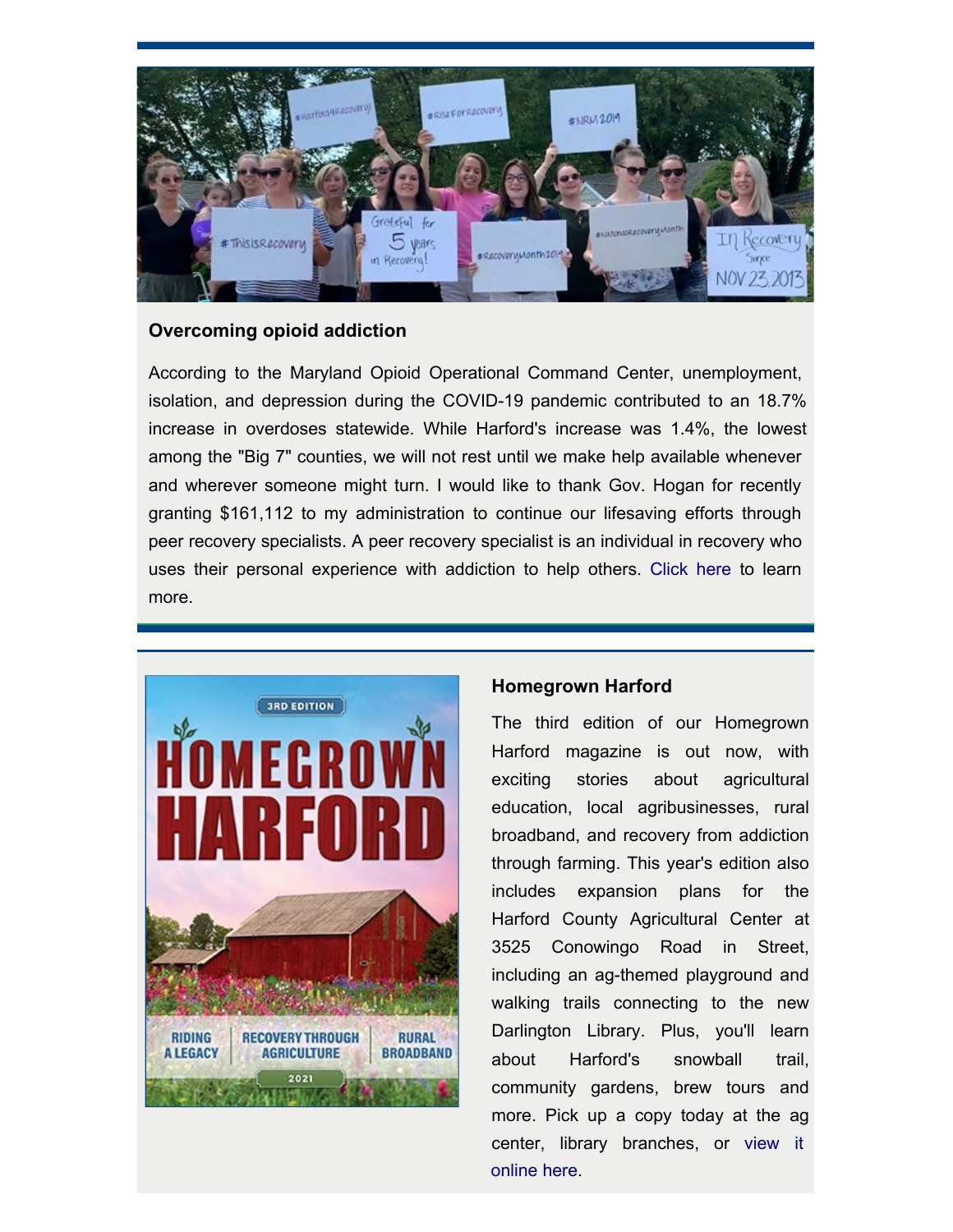

### <span id="page-3-0"></span>**Adopt a road**

Harford County has litter control crews whose main job is to clean up trash along more than 1,000 miles of county roads. Last year alone, they picked up about 46,000 pounds of trash and 21,000 pounds of recyclables from Harford roadsides. They also pick up trash from illegal dump sites and respond to citizens' concerns. You can help by not littering and by joining our [Adopt-A-Road program](https://www.harfordcountymd.gov/188/Adopt-A-Road-Program). Any group, individual or family can participate. We provide the vests and bags and ask you to clean up your stretch of road at least four times a year. Just leave the bags next to the sign that let's everyone know you've adopted the road and together we'll keep Harford County clean!



# <span id="page-3-1"></span>**Fourth Fridays at The Grove**

The Grove is open every weekend and it's your one-stop-shop for locally-produced meat and dairy products, unique gifts, delicious desserts, handmade wood products & more. Follow [The Grove on Facebook](https://www.facebook.com/TheGroveatHarford) for vendor photos and updated hours of operation and join us this summer for Fourth Fridays at The Grove.